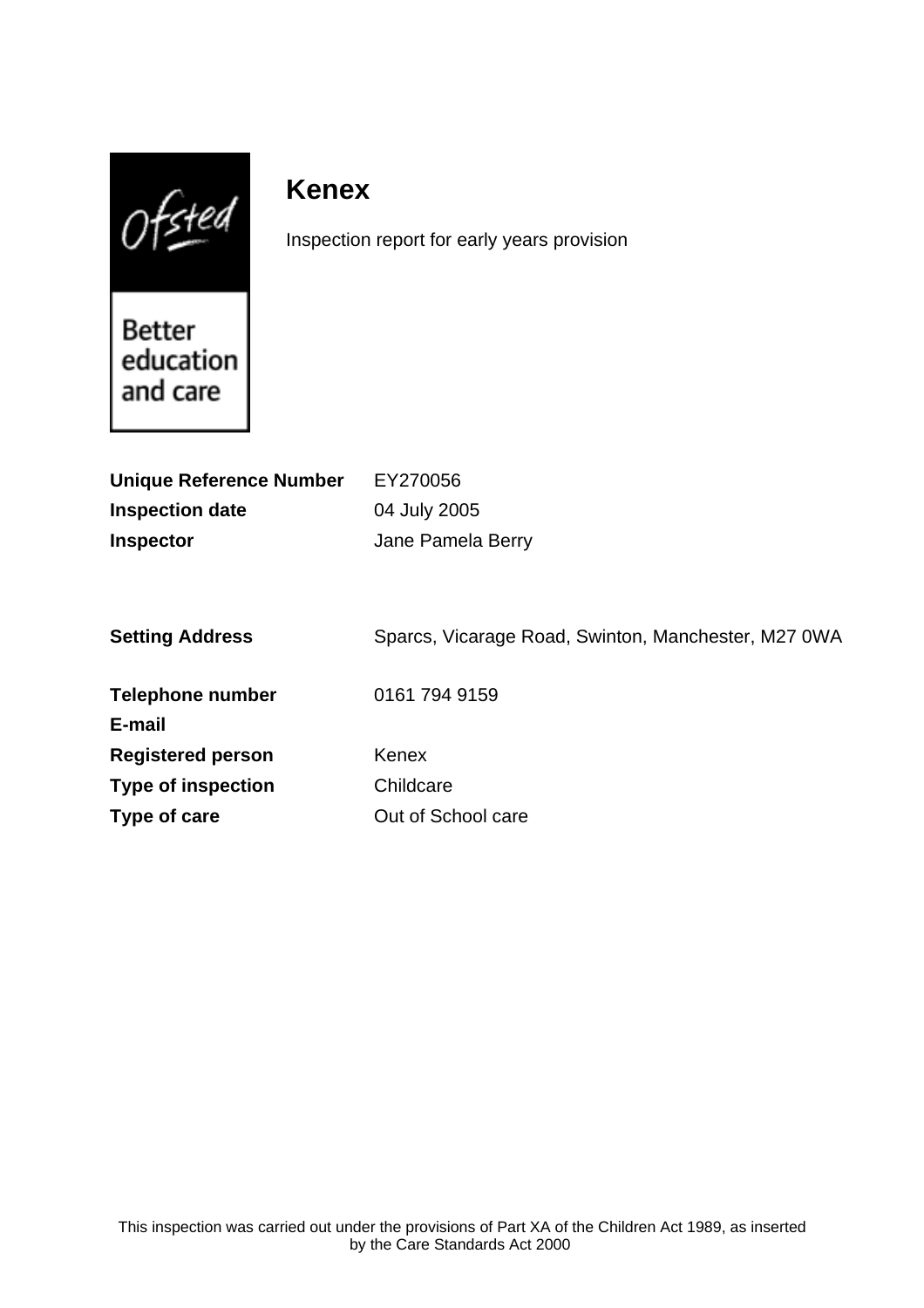# **ABOUT THIS INSPECTION**

The purpose of this inspection is to assure government, parents and the public of the quality of childcare and, if applicable, of nursery education. The inspection was carried out under Part XA Children Act 1989 as introduced by the Care Standards Act 2000 and, where nursery education is provided, under Schedule 26 of the School Standards and Framework Act 1998.

This report details the main strengths and any areas for improvement identified during the inspection. The judgements included in the report are made in relation to the outcomes for children set out in the Children Act 2004; the National Standards for under 8s day care and childminding; and, where nursery education is provided, the Curriculum guidance for the foundation stage.

The report includes information on any complaints about the childcare provision which Ofsted has received since the last inspection or registration or 1 April 2004 whichever is the later.

## **The key inspection judgements and what they mean**

Outstanding: this aspect of the provision is of exceptionally high quality Good: this aspect of the provision is strong Satisfactory: this aspect of the provision is sound Inadequate: this aspect of the provision is not good enough

For more information about early years inspections, please see the booklet Are you ready for your inspection? which is available from Ofsted's website: www.ofsted.gov.uk.

## **THE QUALITY AND STANDARDS OF THE CARE**

On the basis of the evidence collected on this inspection:

The quality and standards of the care are good. The registered person meets the National Standards for under 8s day care and childminding.

## **WHAT SORT OF SETTING IS IT?**

Kenex Out of School and Holiday Club opened in September 2003. It is located in Swinton, Salford, and serves two local schools.

It operates from new premises, comprising of one large and one smaller hall, separate bathrooms for boys and girls and disabled facilities. It also has a small kitchen, office and large storage facilities. There is access to outdoor play on the large playing field directly in front of the building and the playground in the school next door.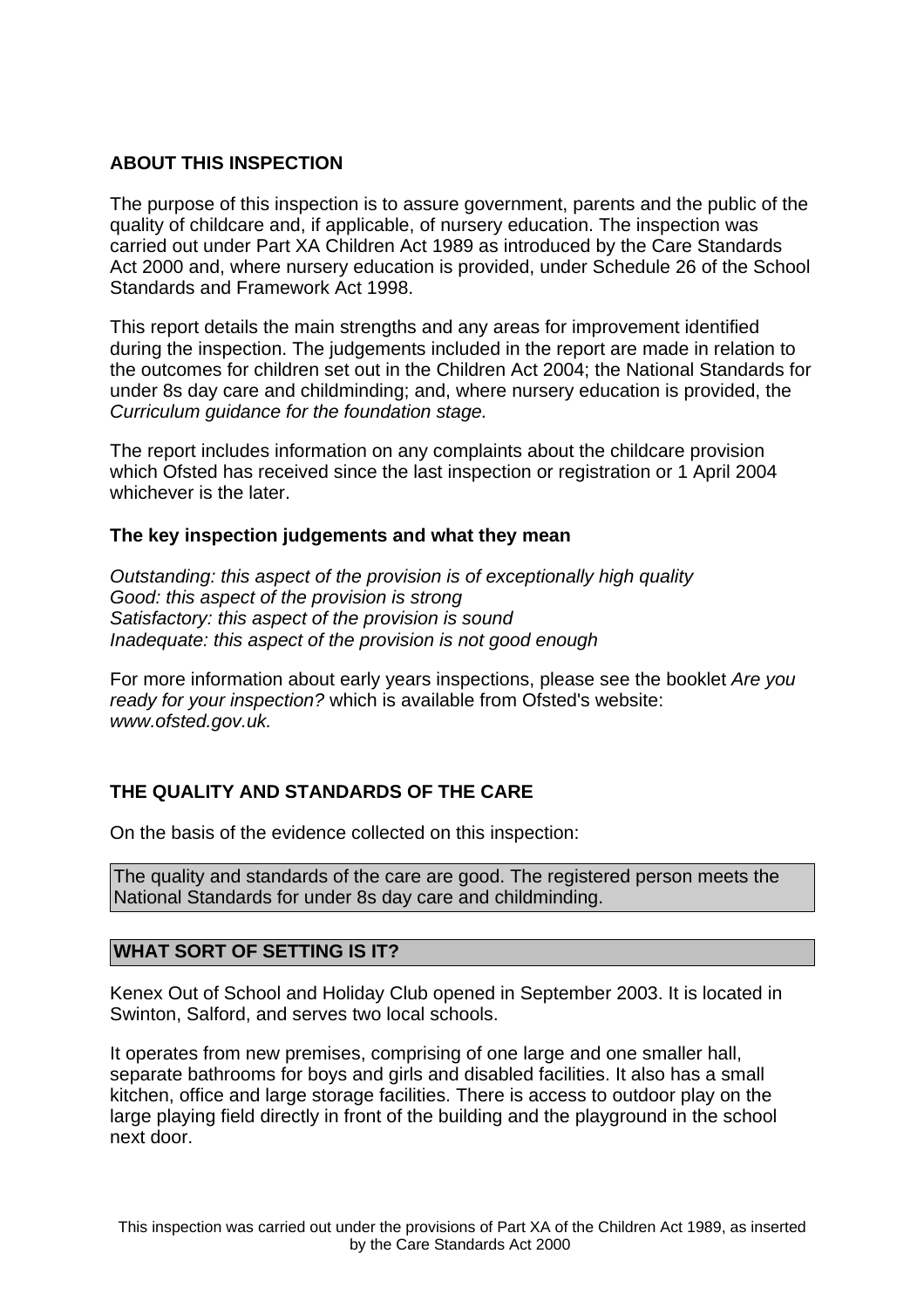There are currently 52 children on roll. Children attend for before and after school and part day sessions in the school holidays. There are currently three children with additional needs in attendance.

The Out of School Club opens from 07:45 to 09:00 and 15:15 to 17:30 every day, term time only. The Holiday Club opens from 10:00 to 14:00 during some of the school holidays.

A total of eight staff, most of whom hold a recognised qualification are employed to work with the children. The setting receives support from the Early Years Development and Childcare Partnership.

#### **THE EFFECTIVENESS OF THE PROVISION**

#### **Helping children to be healthy**

The provision is good.

Children are learning about healthy living, through the staff being effective role models and promoting very good hygiene practices. The spread of infection is controlled by maintaining a good standard of hygiene and staff have received training in this area. The equipment is cleaned frequently to ensure that it is suitable for the children's use.

Children are encouraged to eat healthily, although further work could be done to promote children's awareness of foods that are good and products that are bad for you, by reducing food that is high in additives and sugar, and involving the children more in menu planning. The children enjoy an interesting variety of snacks, these include fruit and vegetables and staff take account of their individual requirements. There are very good opportunities for children to play outdoors, such as exercising their large muscles as they practise their ball skills.

#### **Protecting children from harm or neglect and helping them stay safe**

The provision is good.

Children benefit from well organised systems, such as the vetting procedure and the supervisory arrangements that are securely in place. Children have ample space and the environment is organised effectively, thus meeting the needs of all the children. There is a very good range of furniture, toys and equipment to meet the different needs and to facilitate the personal interests of the children attending.

Children are protected by the staff having a good knowledge and awareness of health and safety both indoors and outside. This includes risk assessments and the staff updating their knowledge of the local child protection procedure. Children are learning how to keep themselves safe through topics such as fire, road and personal safety activities.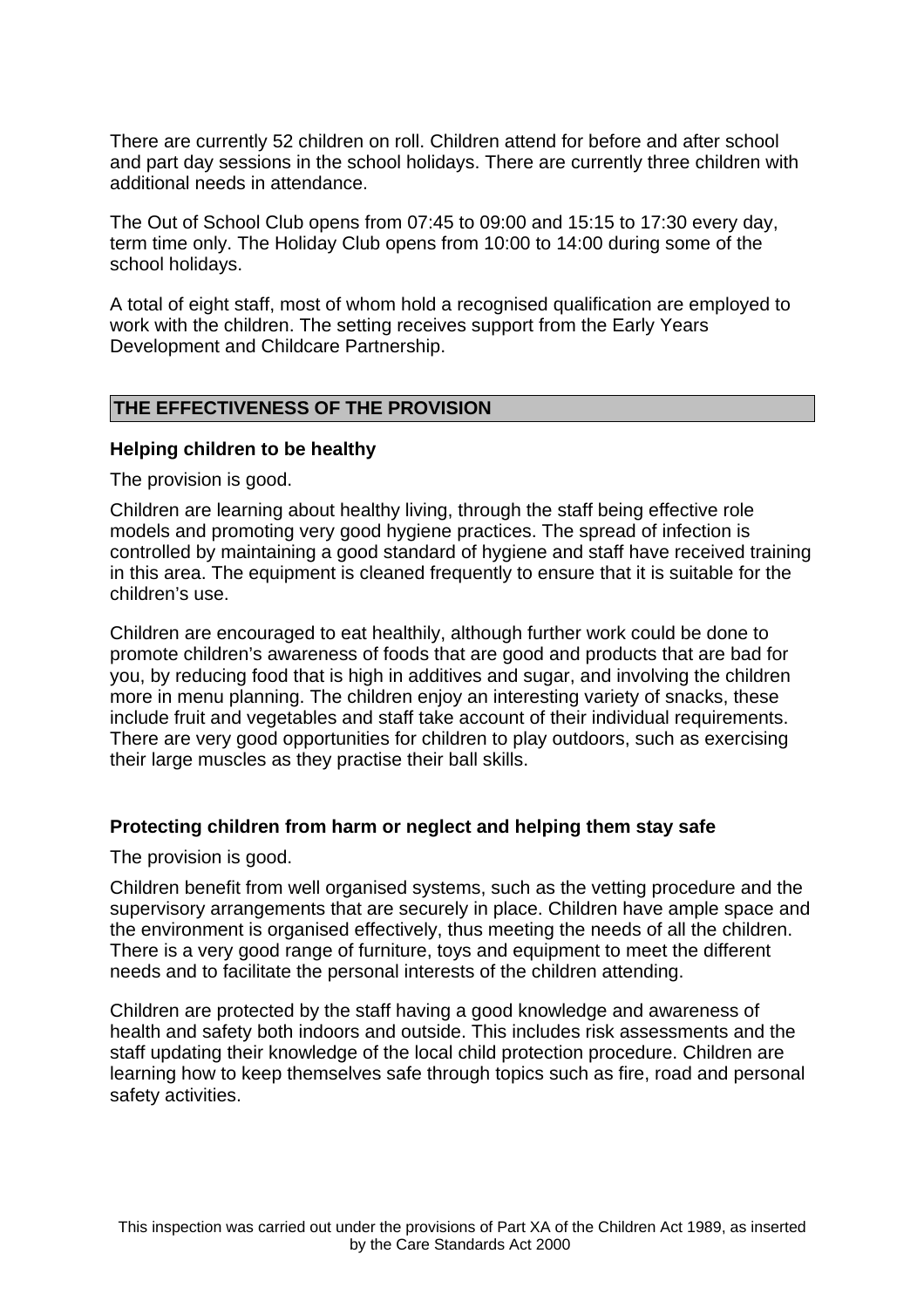# **Helping children achieve well and enjoy what they do**

The provision is good.

The children enjoy a wide range of physical, imaginative, creative and exploratory play opportunities, thus promoting and enhancing their development. This has positive effects on the children's attitudes to learning. Their social and emotional skills are extremely well fostered.

Effective relationships are promoted, through the high quality interactions as children play, such as the staff talking, listening and responding very well to the children.

Children report that they enjoy the sports based activities and have very good access to varied play opportunities, thus enabling them to follow and develop their personal their interests, such as artwork or sports.

## **Helping children make a positive contribution**

The provision is good.

Children are learning about different lifestyles through a wide range of toys and activities, including equipment that reflects positive images of gender, race, culture and disability.

Children have good relationships with each other and the staff. They play in small and large groups, or independently. The children are happy, settled and understand the routine. They have opportunities to make choices and contribute to planning future activities. Children with special needs are supported in the setting, although this could be developed further. The children's self esteem and confidence is promoted through the effective use of praise and encouragement as staff engage with the children. The children behave very well and make personal contributions to the policies, helping them develop ownership of the rules within the setting.

Parents are involved and are consulted thus ensuring the children's needs are met through the regular exchange of information and the good relationships that exist between parents and staff.

## **Organisation**

The organisation is good.

Children's needs are established through the good systems that are effectively in place to record and share information. Records are well maintained and are updated on a frequent basis, ensuring easy and safe access, and taking account of any confidentiality issues.

The services to children are improved by the staff's commitment to training and development opportunities. Staff update and evaluate the policies in line with changes and developments in legislation.